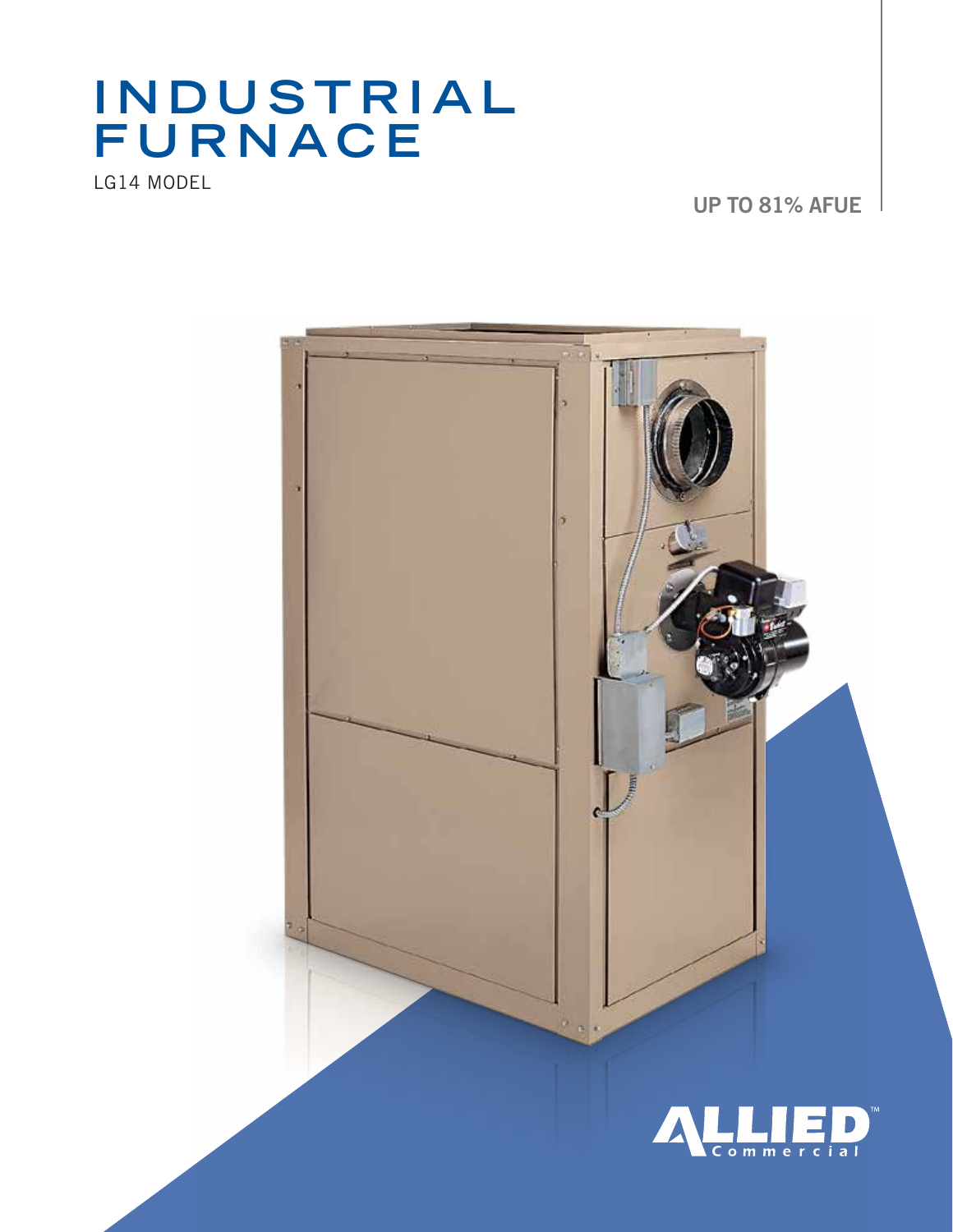# *RELIABLE, proven HEAT FOR INDUSTRIAL APPLICATIONS*

Allied Commercial™ industrial furnaces are a testament to our belief in solid equipment, proven performance and smart technology. Dual blowers and an AFUE (Annual Fuel Utilization Efficiency) of 81% mean efficient operation, while heavy-gauge steel and rugged construction mean dependable heat for years to come.

#### *LG14 Units at a glance:*

Vertical or horizontal installation for greater flexibility

Removable panels simplify service and maintenance access

A stainless steel heat exchanger means lasting durability

## *Efficiency Rating*

Up to 81% AFUE

#### *WARRANTY*

5-Year Limited Warranty on stainless steel heat exchanger

1-Year Limited Warranty on covered components

See warranty certificate for actual details.

#### *Built to use energy wisely*

The LG14 model offers an AFUE of 81, meaning 81% of the fuel it consumes can be felt as usable heat. For even greater efficiency and flexibility, two different burner kits allow a choice between 225,000 and 450,000 BTU/hour output.

#### *Tough construction stands up to years of use*

Every LG14 features a base frame and blower deck constructed of 16-gauge steel, a front header box made from 14-gauge aluminized steel and a heat exchanger that's 14-gauge stainless steel. They're built to perform, and built to last.

### *EASY to SERVICE. EASY to appreciate.*

For time savings and convenience during service and maintenance, every Allied Commercial industrial furnace features removable side panels and rail-mounted slide-out blowers.

#### *To check availability near you, contact your local Allied Commercial distributor.*

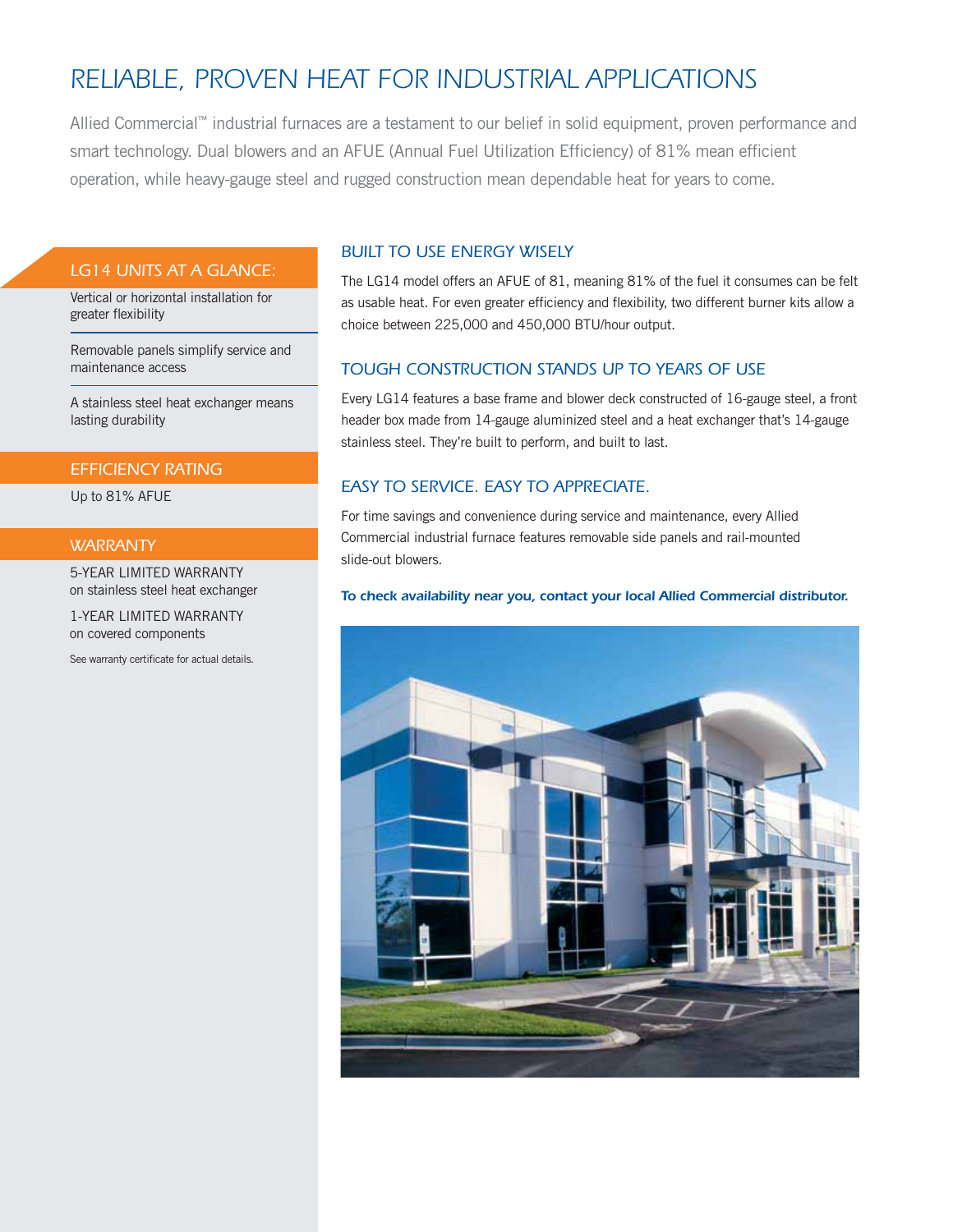## *LG14 Industrial Furnace*



- **T TWIN BLOWERS**—Mounted on rails on either side for easy service and maintenance.
- **2 REMOVABLE SERVICE PANELS**-Allow for easy access to the motor for quick serviceability and clean-out.
- **3 OVERLOAD PROTECTION**—Internally protects the blower motor, primary and secondary fan and limit controls.
- 4 TWO-STAGE FUEL PUMP-Matches fuel delivery into the burner with the furnace's operation to optimize performance.
- **5 DURABLE HEAT EXCHANGER**—Constructed of stainless steel and optimized for lasting, worry-fee operation.

# *LG14 Industrial Furnace performance Specifications*

|                    |              | <b>OIL BURNER</b>      |                         | <b>PHYSICAL DATA</b>                    |                    |
|--------------------|--------------|------------------------|-------------------------|-----------------------------------------|--------------------|
|                    | <b>MODEL</b> | <b>INPUT</b><br>(BTUH) | <b>OUTPUT</b><br>(BTUH) | <b>DIMENSIONS</b><br>H X W X L [INCHES] | SHIP WT.<br>[LBS.] |
| <b>OIL FURNACE</b> | LG14-225/275 | 280,000                | 225,000                 | 66 x 29 x 44                            | 520                |
|                    |              | 350,000                | 275,000                 | 66 x 29 x 44                            |                    |
|                    | LG14-350/450 | 420,000                | 350,000                 | 66 x 29 x 63                            | 680                |
|                    |              | 560,000                | 450,000                 | 66 x 29 x 63                            |                    |

NOTE: Due to Allied Commercial's ongoing commitment to quality, all specifications, ratings and dimensions are subject to change.